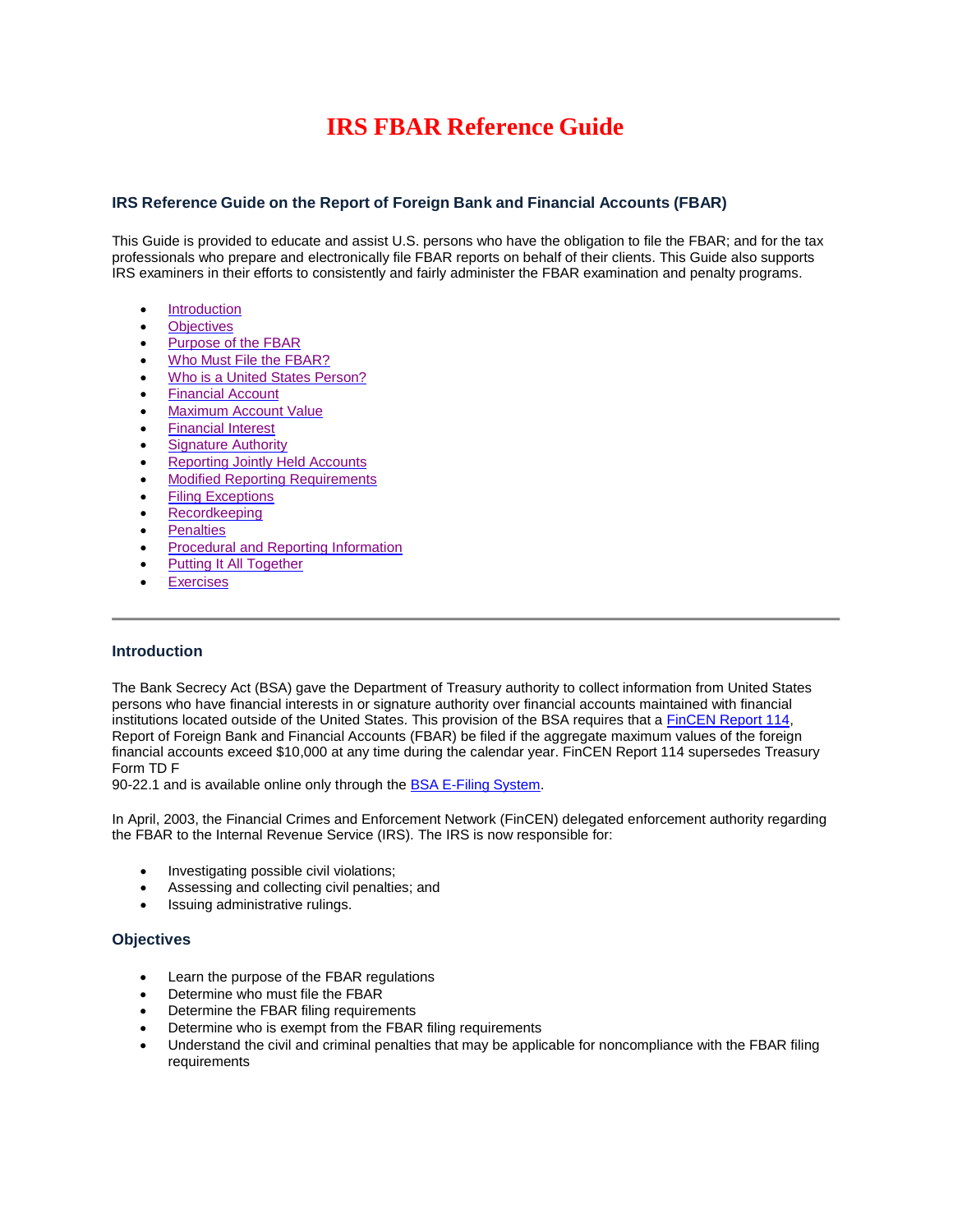# <span id="page-1-0"></span>**Purpose of the FBAR**

Overseas financial accounts are maintained by U.S. persons for a variety of legitimate reasons, including convenience and access. The FBAR is required because foreign financial institutions may not be subject to the same reporting requirements as domestic financial institutions. The FBAR is also a tool used by the United States government to identify persons who may be using foreign financial accounts to circumvent United States law. Information contained in FBARs can be used to identify or trace funds used for illicit purposes or to identify unreported income maintained or generated abroad.

# <span id="page-1-1"></span>**Who Must File the FBAR?**

A United States person must file an FBAR if that person has a financial interest in or signature authority over any financial account(s) outside of the United States and the aggregate maximum value of the account(s) **exceeds \$10,000 at any time** during the calendar year.

# <span id="page-1-2"></span>**Who is a United States Person?**

#### **A "United States person" means:**

- A citizen or resident of the United States:
- An entity created or organized in the United States or under the laws of the United States. The term "entity" includes but is not limited to, a corporation, partnership, and limited liability company;
- A trust formed under the laws of the United States; or
- An estate formed under the laws of the United States.

**Disregarded Entities:** Entities that are United States persons and are disregarded for tax purposes may be required to file an FBAR. The federal tax treatment of an entity does not affect the entity's requirement to file an FBAR. FBARs are required under a Bank Secrecy Act provision of Title 31 and not under any provisions of the Internal Revenue Code.

**United States Resident:** A United States resident is an alien residing in the United States. To determine if the filer is a resident of the United States, apply the residency tests in 26 U.S.C. § 7701(b). When applying the § 7701(b) residency tests use the following definition of United States: United States includes the States, the District of Columbia, all United States territories and possessions (e.g., American Samoa, the Commonwealth of the Northern Mariana Islands, the Commonwealth of Puerto Rico, Guam, and the United States Virgin Islands), and the Indian lands as defined in the Indian Gaming Regulatory Act.

- *Example:* Matt is a citizen of Argentina. He has been physically present in the United States every day of the last three years. Because Matt is considered a resident by application of the rules under 26 U.S.C. § 7701(b), he is required to file an FBAR.
- **Example:** Kyle is a permanent legal resident of the United States. Kyle is a citizen of the United Kingdom. Under a tax treaty, Kyle is a tax resident of the United Kingdom and elects to be taxed as a resident of the United Kingdom. Kyle is required to file an FBAR. Tax treaties with the United States do not affect FBAR filing obligations.

# <span id="page-1-3"></span>**Financial Account**

Financial account includes the following types of accounts:

- Bank accounts such as savings accounts, checking accounts, and time deposits,
- Securities accounts such as brokerage accounts and securities derivatives or other financial instruments accounts,
- Commodity futures or options accounts,
- Insurance policies with a cash value (such as a whole life insurance policy),
- Mutual funds or similar pooled funds (i.e., a fund that is available to the general public with a regular net asset value determination and regular redemptions),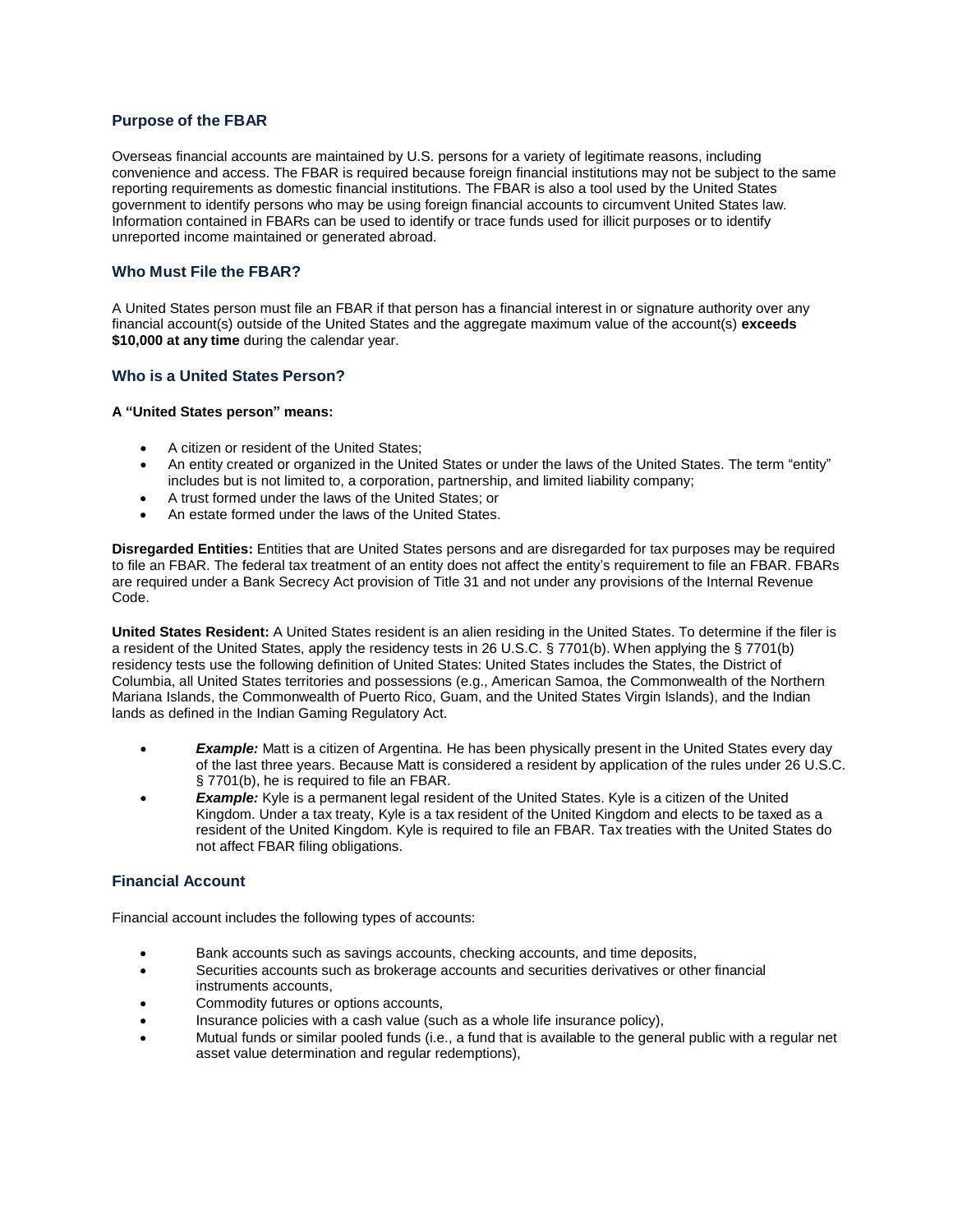- Any other accounts maintained in a foreign financial institution or with a person performing the services of a financial institution.
	- o *Example:* A Canadian Registered Retirement Savings Plan (RRSP), Canadian Tax-Free Savings Account (TFSA), Mexican individual retirement accounts (Fondos para el Retiro) and Mexican Administradoras de Fondos para el Retiro (AFORE) are foreign financial accounts reportable on the FBAR.
	- o *Example:* Foreign hedge funds and private equity funds are not reportable on the FBAR. The FBAR regulations issued by FinCEN on February 24, 2011 do no require the reporting of these funds at this time.

A financial account is foreign when it is located outside of the United States, which includes the following places:

- United States, including the District of Columbia;
	- United States territories and possessions, such as:
		- o Commonwealth Northern Mariana Islands
		- o District of Columbia
		- o American Samoa
		- o Guam
		- o Commonwealth of Puerto Rico
		- o United States Virgin Islands
		- o Trust Territories of the Pacific Islands
- Indian lands as defined in the Indian Gaming Regulatory Act.

Typically, a financial account that is maintained with a financial institution located outside of the United States is a foreign financial account.

- **Example:** An account maintained with a branch of a United States bank that is physically located in Germany is a foreign financial account.
- *Example:* An account maintained with a branch of a French bank that is physically located in Texas is not a foreign financial account.
- *Example:* Ed, a United States citizen, purchased securities of a French company through a securities broker located in New York. Ed is not required to report these securities because he purchased the securities through a financial institution located in the United States.

#### <span id="page-2-0"></span>**Maximum Account Value**

The maximum value of an account is a reasonable approximation of the greatest value of currency or nonmonetary assets in the account during the calendar year. Periodic account statements may be relied upon to determine the maximum value of the account, provided that the statements fairly reflect the maximum account value during the calendar year.

**How to determine the maximum value of a foreign financial account:** Determine the maximum account value in the currency of the account. After the maximum value of the account is determined, convert the maximum account value for each account into United States dollars using the exchange rate on the last day of the calendar year.

**Example:** A foreign financial account that is located in Japan would typically be valued in Yen. Determine the maximum value of the account in Yen. Next, convert the maximum value of the account into United States dollars.

When converting between a foreign currency and United States dollars, use the [Treasury Reporting Rates of](http://fms.treas.gov/intn.html)  [Exchange f](http://fms.treas.gov/intn.html)or the last day of the calendar year. If no Treasury Financial Management Service rate is available, use another verifiable exchange rate and provide the source of that rate. In valuing currency of a country that uses multiple exchange rates, use the rate that would apply if the currency in the account were converted into United States dollars on the last day of the calendar year.

**Example:** Craig, a United States person, owns foreign financial accounts X, Y, and Z with maximum account values of \$100, \$12,000 and \$3,000, respectively. Craig is required to file an FBAR because the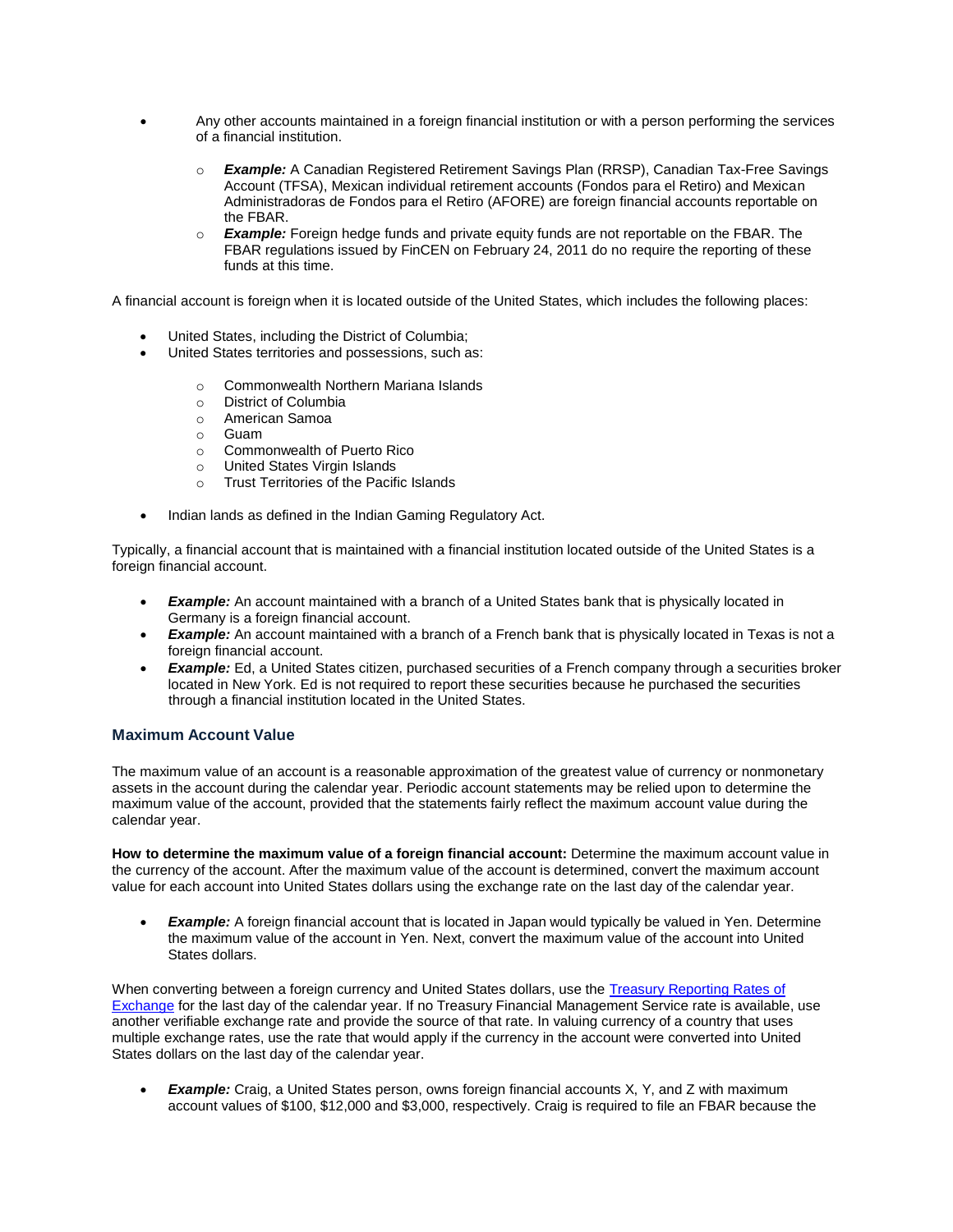aggregate value of the accounts is \$15,100. Craig must report foreign financial accounts X, Y, and Z on the FBAR even though accounts X and Z have maximum account values below \$10,000.

- *Example:* Kristin, a United States person, owns foreign financial accounts A, B and C with account balances of \$3,000, \$1,000 and \$8,000, respectively. Kristin is required to report accounts A, B and C because the aggregate value of the accounts is over \$10,000. It does not matter that no single account exceeded \$10,000.
- **Example:** Diane, a United States person, owns a foreign financial account with a maximum value of \$15,000 but the account does not produce income. Diane is required to file an FBAR to report the account. Whether or not an account produces income does not affect the requirement to file an FBAR.

#### <span id="page-3-0"></span>**Financial Interest**

A United States person has a financial interest in the following situations:

- 1. The United States person is the owner of record or holder of legal title, regardless of whether the account is maintained for benefit of the United States person or for the benefit of another person, including non-United States persons.
- 2. The owner of record or holder of legal title is a person acting as an agent, nominee, attorney, or a person acting on behalf of the United States person with respect to the account.
	- *Example:* John is a United States citizen. His brother Paul maintains bank accounts in Mexico on behalf of John. The accounts are held in Paul's name but Paul only accesses the accounts in accordance with his brother's instructions. John has a financial interest in the Mexican bank accounts for FBAR reporting purposes. If his brother Paul is a United States citizen or resident, he also has an FB AR reporting requirement with respect to the accounts.
- 3. The owner of record or holder of legal title is a corporation in which a United States person owns directly or indirectly: (i) more than 50 percent of the total value of shares of stock; or (ii) more than 50 percent of the voting power of all shares of stock.
	- *Example:* A Florida corporation that owns 100 percent of a Spanish company that has foreign financial accounts has to file an FBAR because the corporation is a United States person and it directly owns more than 50 percent of the total value of the shares of stock of the Spanish company that is the owner of record or holder of legal title.
	- *Example:* A United States person who owns 75 percent of the Florida corporation in the previous example has to file an FBAR because he indirectly owns more than 50 percent of the total value of shares of stock of the foreign corporation that owns foreign financial accounts.
- 4. The owner of record or holder of legal title is a partnership in which the United States person owns directly or indirectly: (i) an interest in more than 50 percent of the partnership's profits (distributive share of partnership income taking into account any special allocation agreement); or (ii) an interest in more than 50 percent of the partnership capital.
- 5. The owner of record or holder of legal title is a trust of which the United States person: (i) is the trust grantor; and (ii) has an ownership interest in the trust for United States federal tax purposes. See 26 U.S.C. §§ 671- 679 to determine if a grantor has an ownership interest in a trust.
	- **Example:** Diana, a United States citizen, is a grantor of a Foreign Asset Protection Trust but does not control trust assets nor does she receive distributions from the trust. Diana, as grantor and deemed owner of the trust assets for federal tax purposes, is required to report the trust's foreign financial accounts.
- 6. The owner of record or holder of legal title is a trust in which the United States person has a greater than 50 percent present beneficial interest in the assets or income of the trust for the calendar year.
	- **Example:** Amy, a United States citizen, has a remainder interest in a trust that has a foreign financial account. Amy is not required to report the trust's foreign financial account because a remainder interest is not considered a present beneficial interest for FBAR purposes.
- 7. The owner of record or holder of legal title is any other entity in which the United States person owns directly or indirectly more than 50 percent of the voting power, total value of equity interest or assets, or interest in profits.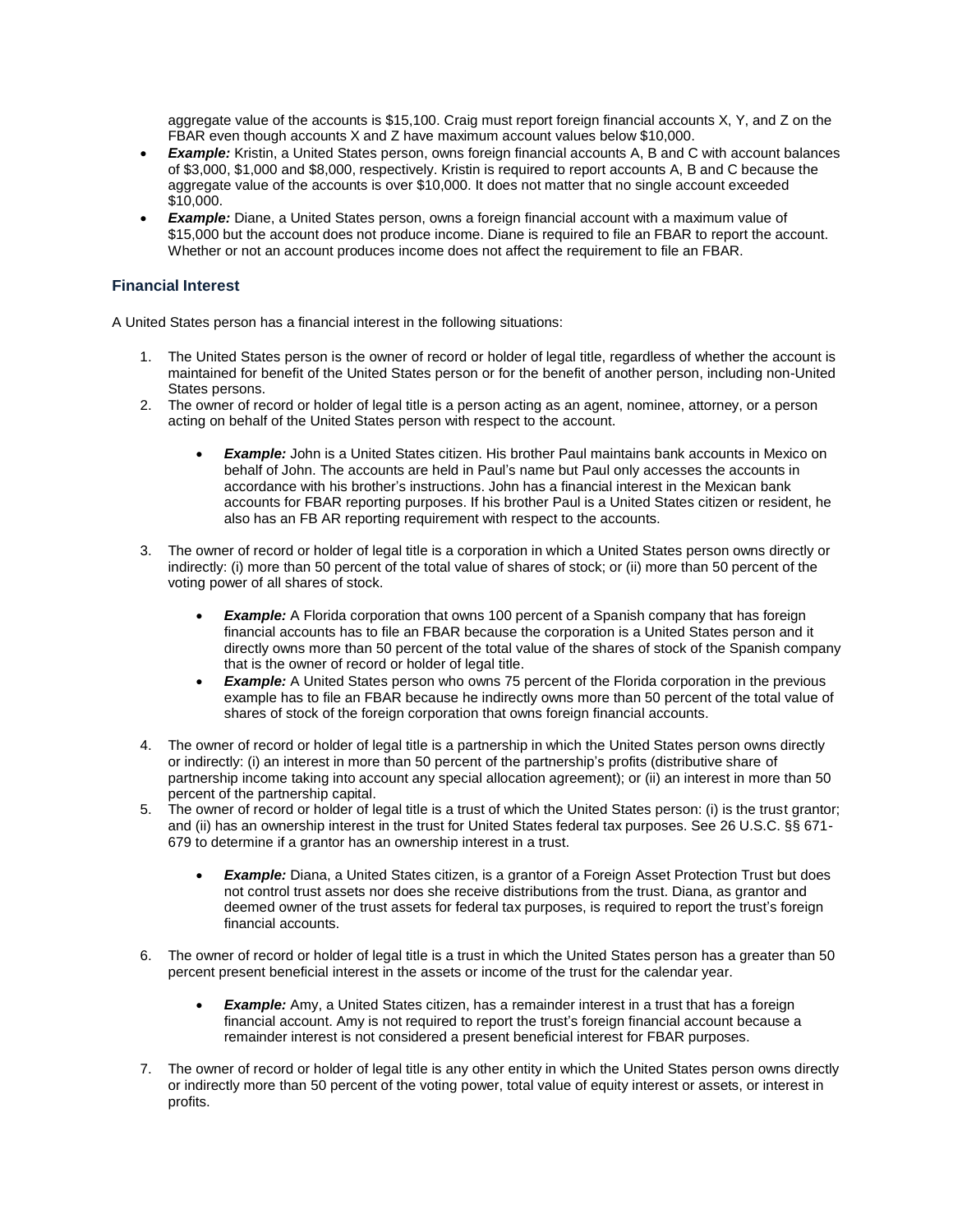# <span id="page-4-0"></span>**Signature Authority**

Signature authority is the authority of an individual (alone or in conjunction with another individual) to control the disposition of assets held in a foreign financial account by direct communication (whether in writing or otherwise) to the bank or other financial institution that maintains the financial account.

 *Example:* Megan, a United States resident, has a power of attorney on her elderly parents' accounts in Canada, but she has never exercised the power of attorney. Megan is required to file an FBAR if the power of attorney gives her signature authority over the financial accounts. Whether or not the authority is ever exercised is irrelevant to the FBAR filing requirement.

# <span id="page-4-1"></span>**Reporting Jointly Held Accounts**

If two persons jointly maintain a foreign financial account, or if several persons each own a partial interest in an account, then each United States person has a financial interest in that account and each person must report the entire value of the account on an FBAR.

**Limited Joint Filing by Spouses:** The spouse of an individual who files an FBAR is not required to file a separate FBAR if the following conditions are met: (1) all the financial accounts that the non-filing spouse is required to report are jointly owned with the filing spouse; (2) the filing spouse reports the jointly owned accounts on a timely filed FBAR electronically signed (PIN) in item 44; and (3) the filers have completed and signed [Form 114a, R](http://www.fincen.gov/forms/files/FBARE-FileAuth114aRecordSP.pdf)ecord of Authorization to Electronically File FBARs (maintained with the filers records). Otherwise, both spouses are required to file separate FBARs and each spouse must report the entire value of the jointly owned accounts.

# <span id="page-4-2"></span>**Modified Reporting Requirements**

**Reporting a Financial Interest in 25 or More Foreign Financial Accounts:** A United States person with a financial interest in 25 or more foreign financial accounts should check the Yes box in Part I, item 14a, and indicate the number of accounts in the space provided. The United States person should not complete Part II or Part III of the report but maintain records of the information. If the group of entities covered by a consolidated report has a financial interest in 25 or more foreign financial accounts, the reporting parent corporation need only complete Part V (for consolidated reporting), items 34 through 42, for the identity information of the account owners, but need not complete the account information.

Reporting Signature Authority Over 25 or More Foreign Financial Accounts: A United States person who has signature authority over 25 or more foreign financial accounts should check the Yes box in Part I, Item 14b, and indicate the number of accounts in the space provided. Complete Part IV, Items 34-43, for each person for which the filer has signature authority.

**Example:** Doug has a financial interest in 12 foreign financial accounts and signature authority over 17 foreign financial accounts. Doug must complete the entire FBAR because he has a financial interest in fewer than 25 foreign financial accounts and signature authority over fewer than 25 foreign financial accounts.

**Reporting for United States Persons Employed and Residing Outside of the United States:** A United States person who is an officer or employee employed and residing outside of the United States and who has signature authority over a foreign financial account that is owned or maintained by the individual's employer is only required to complete Part I and Part IV, Items 34-43 of the FBAR, as well as the signature section of the FBAR.

- *Example:* Julia is a United States person who lives in Ireland and is employed by an Irish company. She is only required to complete Part I and Part IV, Items 34-43, and the signature section of the FBAR to report her signature authority over the foreign financial accounts of her employer.
- **Example:** Given the above example, if Julia lived in the United States she would not be able to take advantage of the modified reporting requirement.

# <span id="page-4-3"></span>**Filing Exceptions**

The following persons are excepted from the FBAR filing requirement: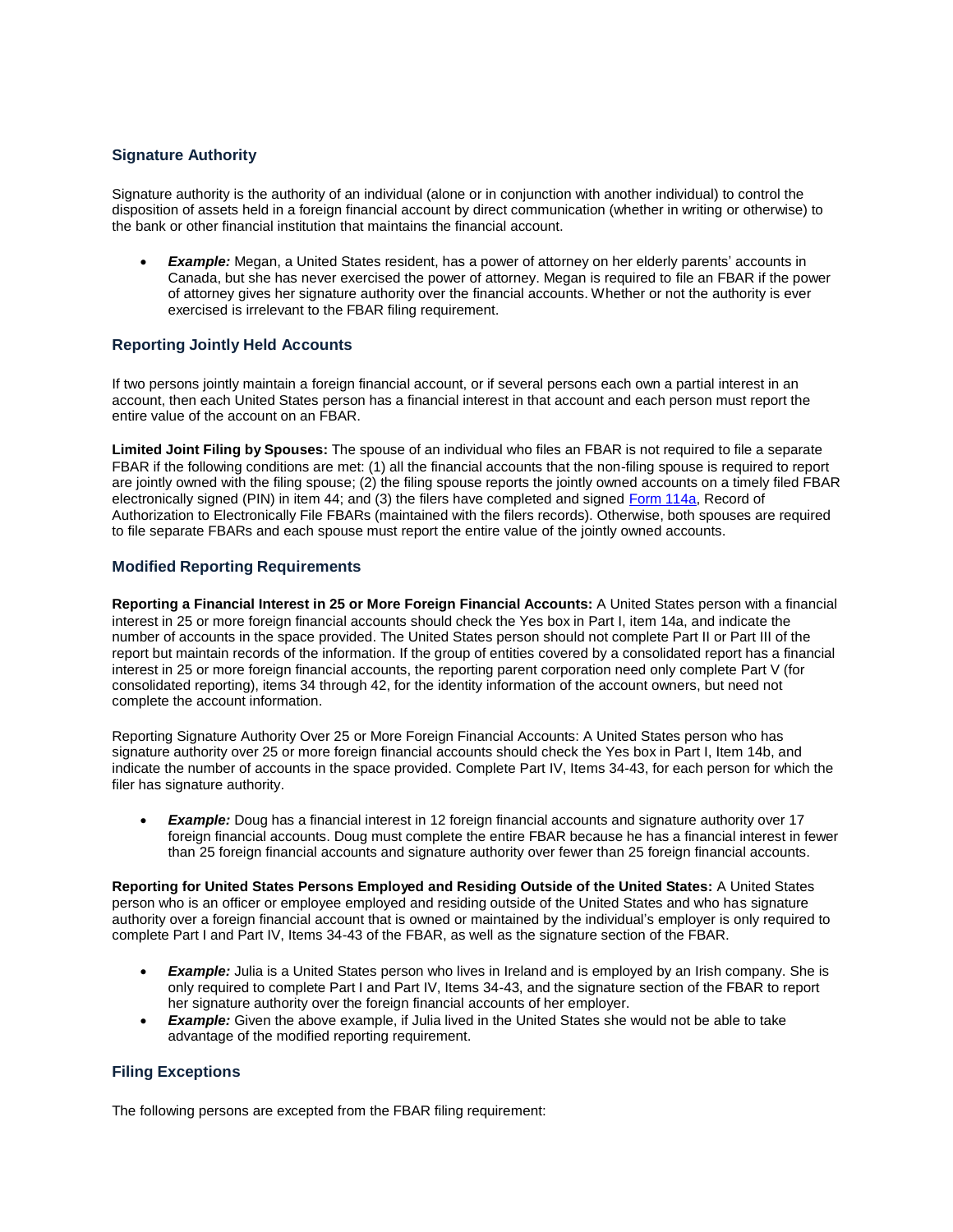- **Consolidated FBAR**. A United States person that is an entity and is named in a consolidated FBAR filed by a greater than 50 percent owner is not required to file a separate FBAR.
- **IRA Owners and Beneficiaries.** An owner or beneficiary of an IRA is not required to report a foreign financial account held in the IRA.
- **Participants in and Beneficiaries of Tax-Qualified Retirement Plans**. A participant in or beneficiary of a retirement plan described in Internal Revenue Code § 401(a), 403(a), or 403(b) is not required to report a foreign financial account held by or on behalf of the retirement plan.
- **Signature Authority**. Individuals who have signature authority over, but no financial interest in, a foreign financial account are not required to report the account in the following situations:
	- 1. An officer or employee of a bank that is examined by the Office of the Comptroller of the Currency, the Board of Governors of the Federal Reserve System, the Federal Deposit Insurance Corporation, the Office of Thrift Supervision, or the National Credit Union Administration is not required to report signature authority over a foreign financial account owned or maintained by the bank.
	- 2. An officer or employee of a financial institution that is registered with and examined by the Securities and Exchange Commission or Commodity Futures Trading Commission is not required to report signature authority over a foreign financial account owned or maintained by the financial institution.
	- 3. An officer or employee of an Authorized Service Provider is not required to report signature authority over a foreign financial account that is owned or maintained by an investment company that is registered with the Securities and Exchange Commission. Authorized Service Provider means an entity that is registered with and examined by the Securities and Exchange Commission and provides services to an investment company registered under the Investment Company Act of 1940.
	- 4. An officer or employee of an entity that has a class of equity securities listed (or American depository receipts listed) on any United States national securities exchange is not required to report signature authority over a foreign financial account of such entity.
	- 5. An officer or employee of a United States subsidiary is not required to report signature authority over a foreign financial account of the subsidiary if its United States parent has a class of equity securities listed on any United States national securities exchange and the subsidiary is included in a consolidated FBAR report of the United States parent.
	- 6. An officer or employee of an entity that has a class of equity securities registered (or American depository receipts in respect of equity securities registered) under section 12(g) of the Securities Exchange Act is not required to report signature authority over a foreign financial account of such entity.
- **Trust Beneficiaries.** A trust beneficiary with a direct or indirect financial interest in more than 50 percent of the trust assets or income is not required to report the trust's foreign financial accounts on an FBAR if the trust, trustee of the trust, or agent of the trust: (1) is a United States person; and (2) files an FBAR disclosing the trust's foreign financial accounts.

The following types of foreign financial accounts are excepted from the FBAR filing requirement:

- **Certain Accounts Jointly Owned by Spouses.** The spouse of an individual who files an FBAR is not required to file a separate FBAR if certain conditions are met as previously discussed; refer to "Reporting Jointly Held Accounts."
- **Correspondent/Nostro Account.** Correspondent or nostro accounts (maintained by banks and used solely for bank-to-bank settlements) are not required to be reported.
- **Governmental Entity**. A foreign financial account of any governmental entity is not required to be reported by any person.
	- o *Example:* A state administered college or university is not required to file an FBAR because it is a governmental entity.
	- o *Example:* A government employee retirement or welfare benefit plan is not required to file an FBAR because it is a governmental entity.
- **International Financial Institution.** A foreign financial account of any international financial institution (if the United States government is a member) is not required to be reported by any person. Examples are the World Bank and the International Monetary Fund (IMF).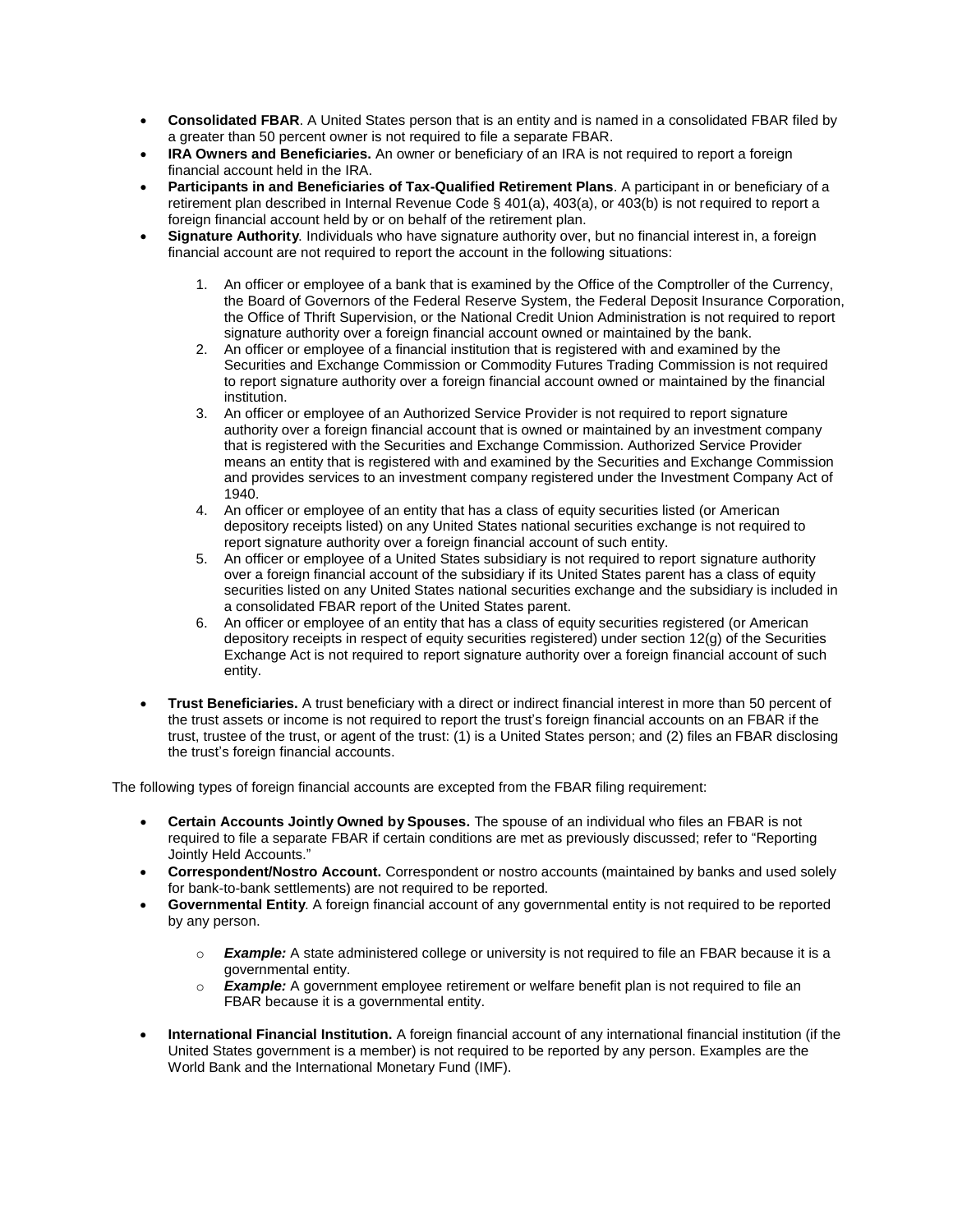**United States Military Banking Facility.** A financial account maintained with a financial institution located on a United States military installation is not required to be reported, even if that military installation is outside of the United States.

# <span id="page-6-0"></span>**Recordkeeping**

Generally, records of accounts required to be reported on the FBAR should be kept for five years from the due date of the report, which is June 30 of the year following the calendar year being reported. The records should contain the following:

- Name maintained on each account.
- Number or other designation of the account.
- Name and address of the foreign bank or other person with whom the account is maintained.
- Type of account.
- Maximum value of each account during the reporting period.

Retaining a copy of the filed FBAR can help to satisfy the record keeping requirements. An officer or employee, however, who files an FBAR to report signature authority over an employer's foreign financial account is not required to personally retain records regarding these foreign financial accounts.

#### <span id="page-6-1"></span>**Penalties**

Failure to file an FBAR when required to do so may result in civil penalties, criminal penalties, or both. When a United States person learns that an FBAR should have been filed for a previous year, the filer should electronically file the delinquent FBAR report using the [BSA E-Filing System w](http://bsaefiling.fincen.treas.gov/main.html)ebsite. The system allows the filer to enter the calendar year reported, including past years, on the online FinCEN Report 114. It also offers an option to "explain a late filing" or to select "Other" to enter up to 750-characters within a text box where the filer can provide a further explanation of the late filing or indicate whether the filing is made in conjunction with an IRS compliance program. If the foreign financial

account is properly reported on a late-filed FBAR, and IRS determines that the FBAR violation was due to reasonable cause, no penalty will be imposed. For additional guidance when circumstances, such as natural disasters, prevent the timely filing of an FBAR, see FinCEN guidance, [FIN-2013-G002 \(](http://www.fincen.gov/statutes_regs/guidance/html/FIN-2013-G002.html)June 24, 2013).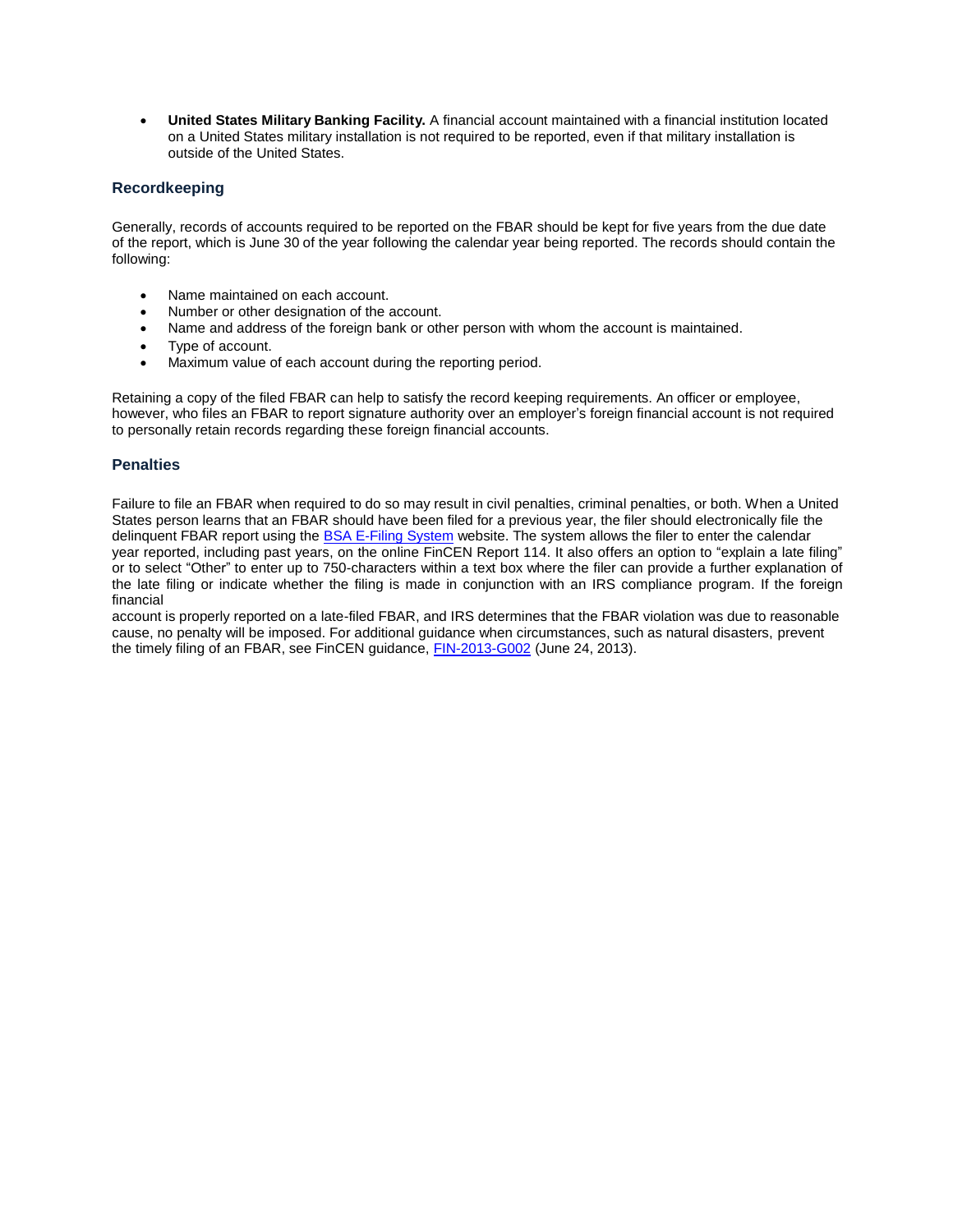The following chart highlights the civil and criminal penalties that may be asserted for not complying with the FBAR reporting and recordkeeping requirements.

| <b>Violation</b>                                                                             | <b>Civil Penalties</b>                                                                                           | <b>Criminal</b><br><b>Penalties</b>       | <b>Comments</b>                                                                                                                               |
|----------------------------------------------------------------------------------------------|------------------------------------------------------------------------------------------------------------------|-------------------------------------------|-----------------------------------------------------------------------------------------------------------------------------------------------|
| <b>Negligent Violation</b>                                                                   | Up to \$500                                                                                                      | N/A                                       | 31 U.S.C.<br>\$ 5321(a)(6)(A)<br>31 C.F.R. 103.57(h)<br>Does<br>not apply to individuals.                                                     |
| Non-Willful Violation                                                                        | Up to \$10,000 for each negligent<br>violation                                                                   | N/A                                       | 31 U.S.C. § 5321(a)(5)(B)                                                                                                                     |
| Pattern of Negligent Activity                                                                | In addition to penalty under §<br>5321(a)(6)(A)<br>with respect to any such violation,<br>not more than \$50,000 | N/A                                       | 31 U.S.C. 5321(a)(6)(B)<br>Does not apply to individuals.                                                                                     |
| Willful - Failure to File FBAR or<br>retain records of account                               | Up to the greater of $$100,000$ , or 50<br>percent of the amount in the<br>account at the time of the violation. | Up to \$250,000<br>or 5 years or<br>both  | 31 U.S.C. § 5321(a)(5)(C)<br>31 U.S.C. § 5322(a)<br>and 31 C.F.R. § 103.59(b) for<br>criminal.<br>The penalty applies to all<br>U.S. persons. |
| retain records of account while percent of the amount in the<br>violating certain other laws | Willful - Failure to File FBAR or Up to the greater of \$100,000, or 50<br>account at the time of the violation. | Up to \$500,000<br>or 10 years or<br>both | 31 U.S.C. § 5322(b) and 31<br>C.F.R. § 103.59(c) for<br>criminal<br>The penalty applies to all<br>U.S. persons.                               |
| Knowingly and Willfully Filing<br><b>False FBAR</b>                                          | Up to the greater of \$100,000, or 50<br>percent of the amount in the<br>account at the time of the violation.   | \$10,000 or 5<br>years or both            | 18 U.S.C. § 1001,<br>31 C.F.R. § 103.59(d) for<br>criminal. The penalty applies<br>to all U.S. persons.                                       |
| Civil and Criminal Penalties may be imposed together. 31 U.S.C. § 5321(d).                   |                                                                                                                  |                                           |                                                                                                                                               |

It is possible to assert civil penalties for FBAR violations in amounts that exceed the balance in the foreign financial account.

# <span id="page-7-0"></span>**Procedural and Reporting Information**

**Fulfilling the Reporting Requirement:** Filers report their foreign accounts by: (1) completing FBAR-related questions on federal tax and information returns, such as questions 7a and 7b on Form 1040 Schedule B, box 3 on the Form 1041 "Other Information" section, box 10 on Form 1065 Schedule B, or boxes 6a and 6b on Form 1120 Schedule N, as applicable; and (2) completing and timely electronically filing the FBAR.

**Due Date:** The FBAR is a calendar year report and must be received by the Department of Treasury on or before June 30th of the year following the calendar year being reported. The granting, by the IRS, of an extension to file federal income tax returns does not extend the due date for filing an FBAR. Filers cannot request an extension of the FBAR due date.

If a filer does not have all the available information to file the return by June 30, the filer should file as complete a return as possible by June 30 and amend the report when additional or new information becomes available. Refer to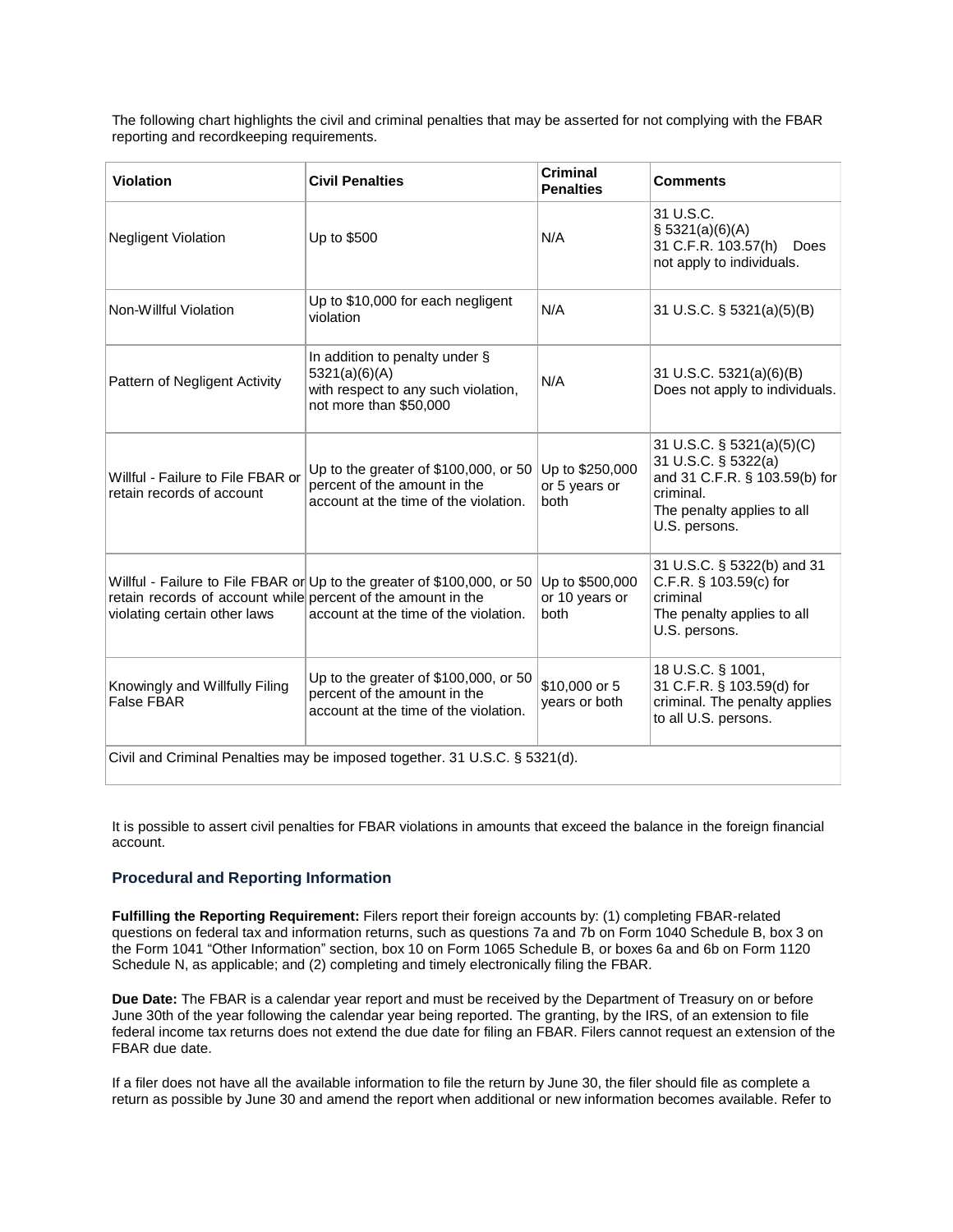the [BSA Electronic Filing Requirements A](http://sdtmut.fincen.treas.gov/news/FinCENFBARElectronicFilingRequirements.pdf)ttachment B – Error Correction Instructions for information regarding filing amended FBARs.

**Where to File an FBAR:** The FBAR is not to be filed with the filer's Federal tax return. Electronic filing of FBARs became mandatory on July 1, 2013. FBARs are filed through the [BSA E-Filing System. E](http://bsaefiling.fincen.treas.gov/main.html)lectronic filing is a quick and secure way for individuals to file FBARs. Filers will receive an acknowledgment of each submission.

**Resources for FBAR Filers:** Help in completing FBAR is available Monday - Friday, 8 a.m. to 4:30 p.m. Eastern Time, at 866-270-0733 (toll-free inside the U.S.) or 313-234-6146 (not toll-free, for callers outside the U.S.). Questions regarding the FBAR can be sent to [FBARquestions@irs.gov.](mailto:FBARquestions@irs.gov)

Help with electronic filing technical questions is available at [BSAEfilinghelp@fincen.gov o](mailto:BSAEfilinghelp@fincen.gov)r through the BSA E-Filing Help Desk at 866-346-9478.The E-Filing Help Desk is available Monday through Friday from 8 a.m. to 6 p.m. Eastern Time.

Answers to questions regarding BSA Regulations should be directed to FinCENs Regulatory Helpline at 800-949- 2732 or (if calling from outside the United States) 703-905-3975.

#### <span id="page-8-0"></span>**Putting It All Together**

In this lesson you learned:

- What is the purpose of the FBAR regulation
- Who must file the FBAR
- What are the FBAR filing requirements
- What civil and criminal penalties may be assessed for noncompliance with FBAR filing and recordkeeping requirements
- Who is exempt from the FBAR filing requirement

#### <span id="page-8-1"></span>**Exercises**

1. True or False

All foreign financial accounts of United States persons must be reported to the Department of Treasury.

- 2. Which of the following is a United States person? (Circle all that apply)
	- a. a United States citizen
	- b. a domestic limited liability company
	- c. a domestic partnership
	- d. a domestic trust or estate
	- e. all of the above
- 3. True or False

A life insurance policy with a cash value may be a type of foreign financial account.

4. True or False

An FBAR is not required if the foreign financial account generates neither interest nor dividend income.

5. True or False

If a person has a foreign account in the year 2014 that requires reporting, the FBAR is due April 15, 2015.

- 6. As a general rule, how long should account holders keep records of the accounts required to be reported on the FBAR?
	- a. 3 years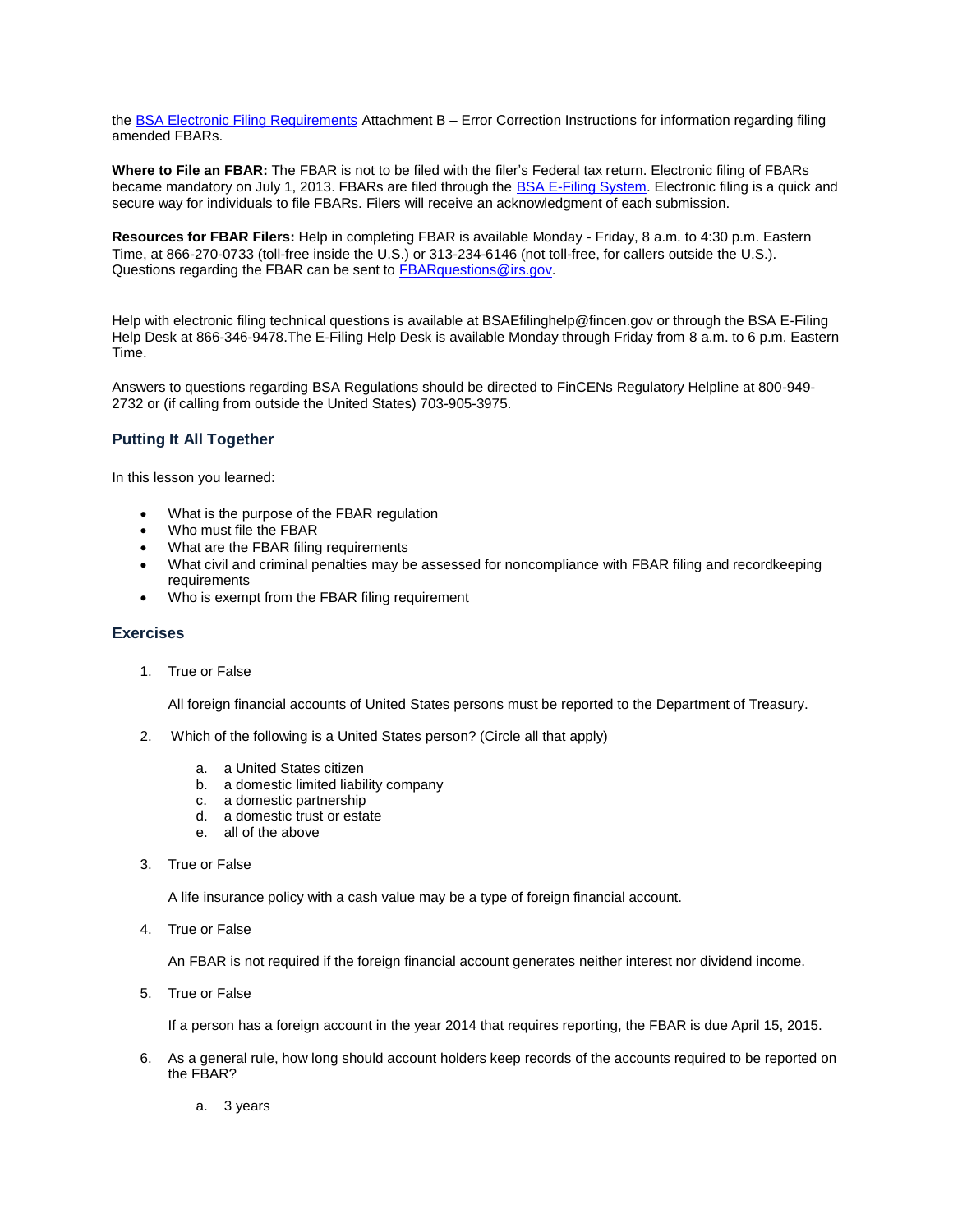- b. 5 years
- c. 7 years
- d. 10 years
- 7. Does a United States person need to file an FBAR for his Eurodollar account in the Cayman Islands?
- 8. A N.Y. corporation owns a foreign company that has foreign financial accounts. The N.Y. corporation will file an FBAR reporting the foreign company's accounts. Does a shareholder who owns 65 percent of the company's stock need to file an FBAR?
- 9. True or False

Accounts in United States military banking facilities, operated by a United States financial institution to serve United States Government installations abroad, are not required to be reported on a FBAR.

(See Exhibit 1 for answers to exercises.)

#### **Exhibit 1, Answers to Exercises**

1. False

United States person are only required to report a financial interest in or signature authority over foreign financial accounts if the aggregate maximum values of the accounts exceeds \$10,000 at any time during the calendar year.

#### 2. e.

All of the choices are a United States person. A United States person is:

- A citizen or resident of the United States
- A domestic entity, including but not limited to a corporation, partnership, and limited liability company created or organized in the United States or under the laws of the United States
- A domestic corporation
- A domestic estate or trust
- 3. True

A financial account includes, but is not limited to, a securities, brokerage, savings, demand, checking, deposit, time deposit, or other account maintained with a financial institution (or other person performing the services of a financial institution). A financial account also includes a commodity futures or options account, an insurance policy with a cash value (such as a whole life insurance policy), an annuity policy with a cash surrender value, and shares in a mutual fund or similar pooled fund (i.e., a fund that is available to the general public with a regular net asset value determination and regular redemptions).

4. False

An FBAR must be filed whether or not the foreign financial account generates any income.

5. False

The FBAR is due by June 30, 2015. The FBAR must be received by the Department of Treasury on or before June 30th of the year after the account holder meets the more than \$10,000 threshold.

6. b.

Generally, records of accounts required to be reported on the FBAR should be kept for five years from the due date of the report, which is June 30th of the year following the calendar year being reported. The records should contain the following:

- Name maintained on each account.
- Number or other designation of the account.